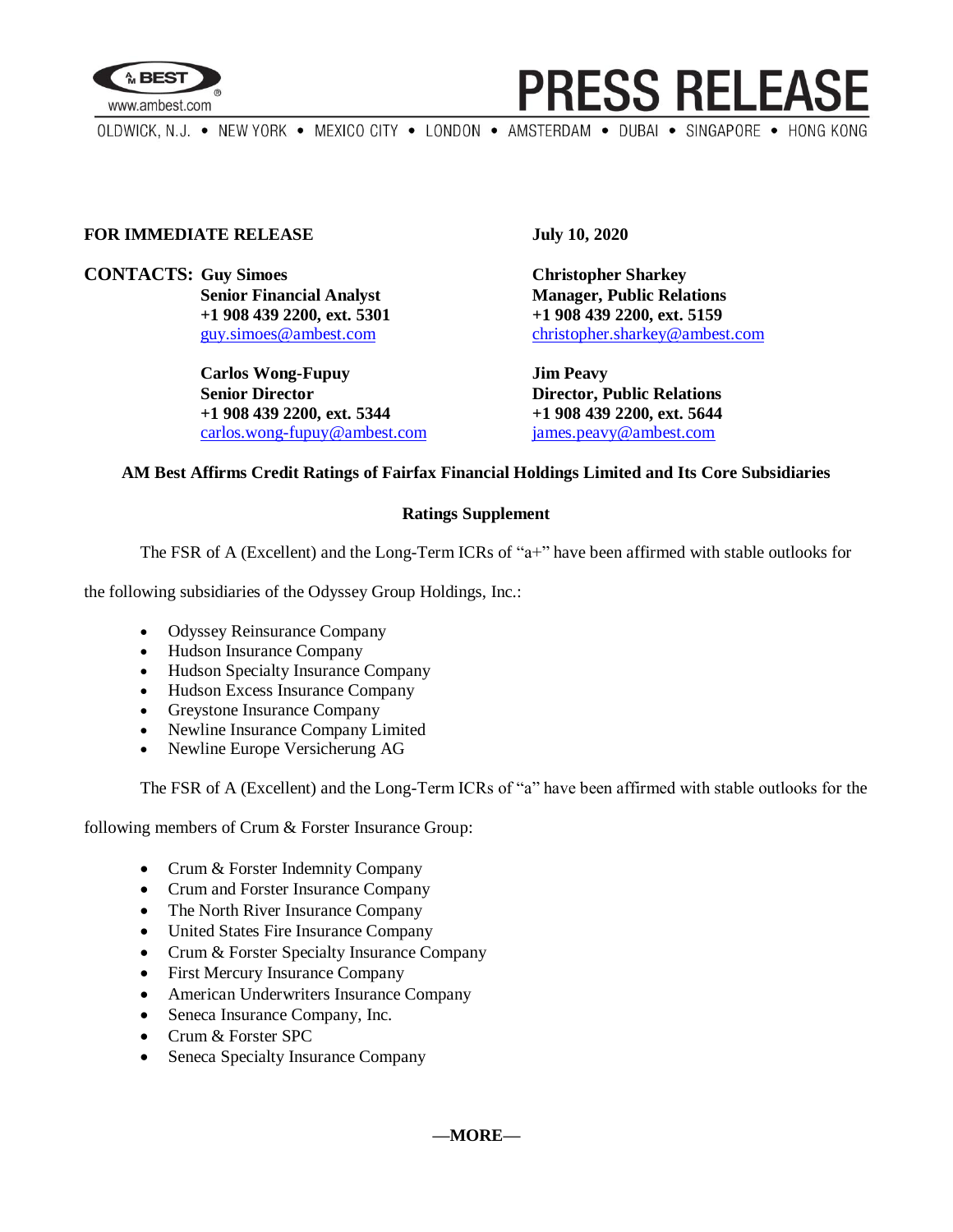

### **PRESS RELEASE**

OLDWICK, N.J. . NEW YORK . MEXICO CITY . LONDON . AMSTERDAM . DUBAI . SINGAPORE . HONG KONG

**—2—**

The FSR of A (Excellent) and the Long-Term ICRs of "a" have been affirmed with stable outlooks for the

following members of Zenith National Insurance Group:

- Zenith Insurance Company
- ZNAT Insurance Company

The FSR of A (Excellent) and the Long-Term ICRs of "a" have been affirmed with stable outlooks for the

following members of the Northbridge Financial Corporation:

- Federated Insurance Company of Canada
- Northbridge General Insurance Corporation
- Zenith Insurance Company
- Verassure Insurance Company

The FSR of A (Excellent) and the Long-Term ICRs of "a" have been affirmed with stable outlooks for

Wentworth Insurance Company Limited.

The Long-Term ICRs of "bbb" have been affirmed with stable outlooks for Fairfax Financial Holdings

Limited, Zenith National Insurance Corp. and Fairfax (US) Inc.

The following Long-Term IRs have been affirmed with a stable outlook:

Fairfax (US) Inc.— -- "bbb" on USD 300 million 4.875% senior unsecured debentures, due 2024

Zenith National Insurance Corp.— -- "bbb-" on USD 77.3 million 8.55% subordinated deferrable debentures, due 2028

Fairfax Financial Holdings Limited—

- -- "bbb" on CAD 450 million 5.84% senior unsecured notes, due 2022
- -- "bbb" on CAD 400 million 4.5% senior unsecured notes, due 2023
- -- "bbb" on CAD 350 million 4.95% senior unsecured notes, due 2025
- -- "bbb" on USD 125 million 8.3% senior unsecured notes, due 2026
- -- "bbb" on CAD 450 million 4.7% senior unsecured notes, due 2026
- -- "bbb" on CAD 650 million 4.25% senior unsecured notes, due 2027
- -- "bbb" on EUR 750 million 2.75% senior unsecured notes, due 2028
- -- "bbb" on USD 600 million 4.85% senior unsecured notes, due 2028
- -- "bbb" on CAD 500 million 4.23% senior unsecured notes, due 2029
- -- "bbb" on USD 650 million 4.625% senior unsecured notes, due 2030